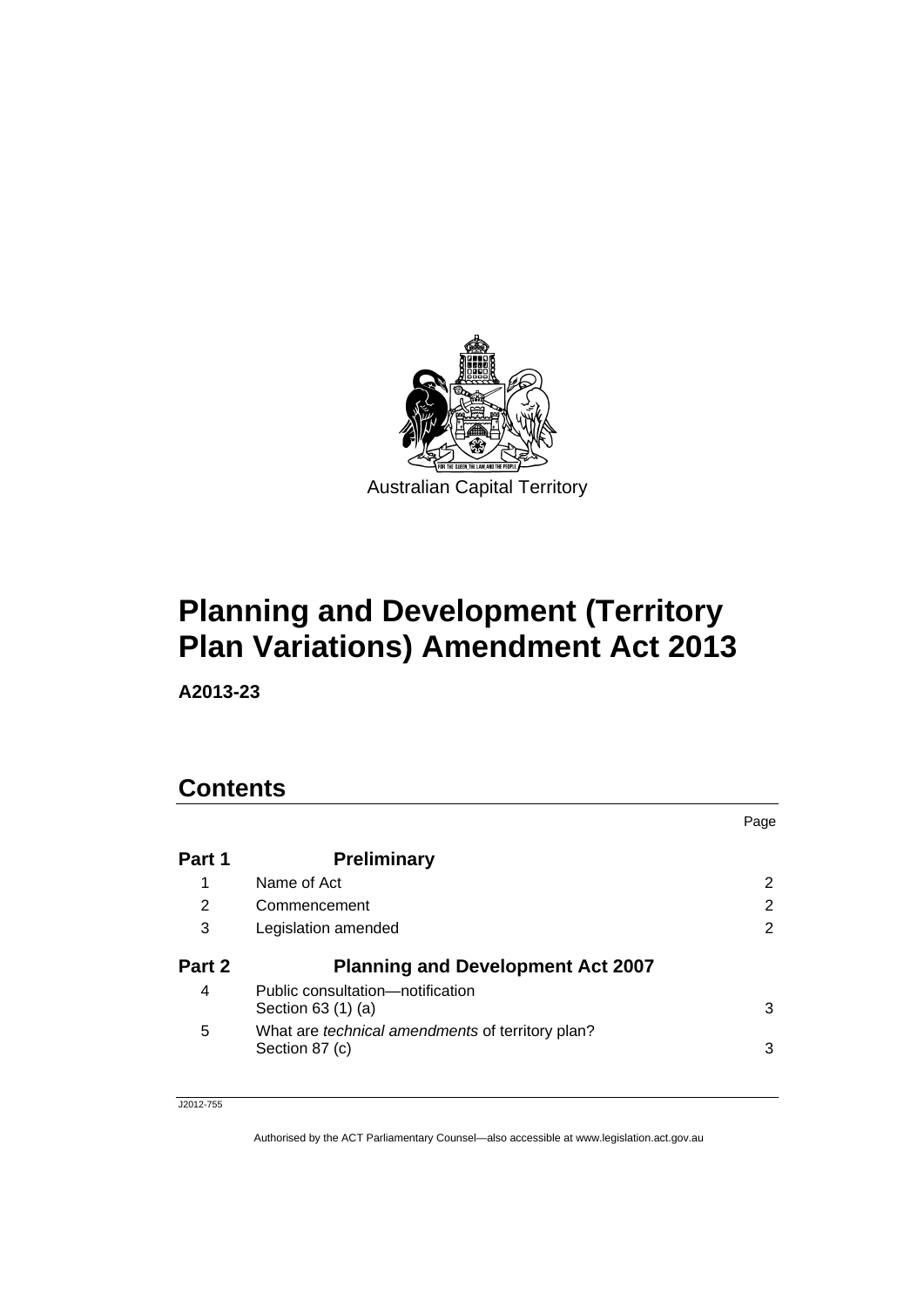| Part 3 | <b>Planning and Development Regulation 2008</b>                        |                |
|--------|------------------------------------------------------------------------|----------------|
|        | Section $139(2)$ (n), new note                                         | $\overline{7}$ |
| 19     | Form of development applications                                       |                |
| 18     | Section 96                                                             | 6              |
| 17     | Section 95 (1)                                                         | 6              |
| 16     | Section 95 heading                                                     | 6              |
| 15     | Section 94 (3), new examples                                           | 6              |
| 14     | New section $94(3)$ (h)                                                | 5              |
| 13     | Section 94 (3) (d)                                                     | 5              |
| 12     | Section 94 (2) (b)                                                     | 5              |
| 11     | Section 94 (2)                                                         | 5              |
| 10     | What is an estate development plan?<br>Section 94 (1) and note         | 4              |
| 9      | What is a concept plan?<br>Section 93 (b)                              | 4              |
| 8      | Part 5.5 heading                                                       | 4              |
| 7      | Limited consultation<br>Section 90 (4)                                 | 4              |
| 6      | Is consultation needed for technical amendments?<br>Section 88 (1) (b) | 3              |
|        |                                                                        |                |

[20 Public notification period—Act, s 157, def](#page-9-1) *public notification period*, [par \(a\)](#page-9-1)  Section 28 (a) and (b)  $8<sup>8</sup>$ 

Page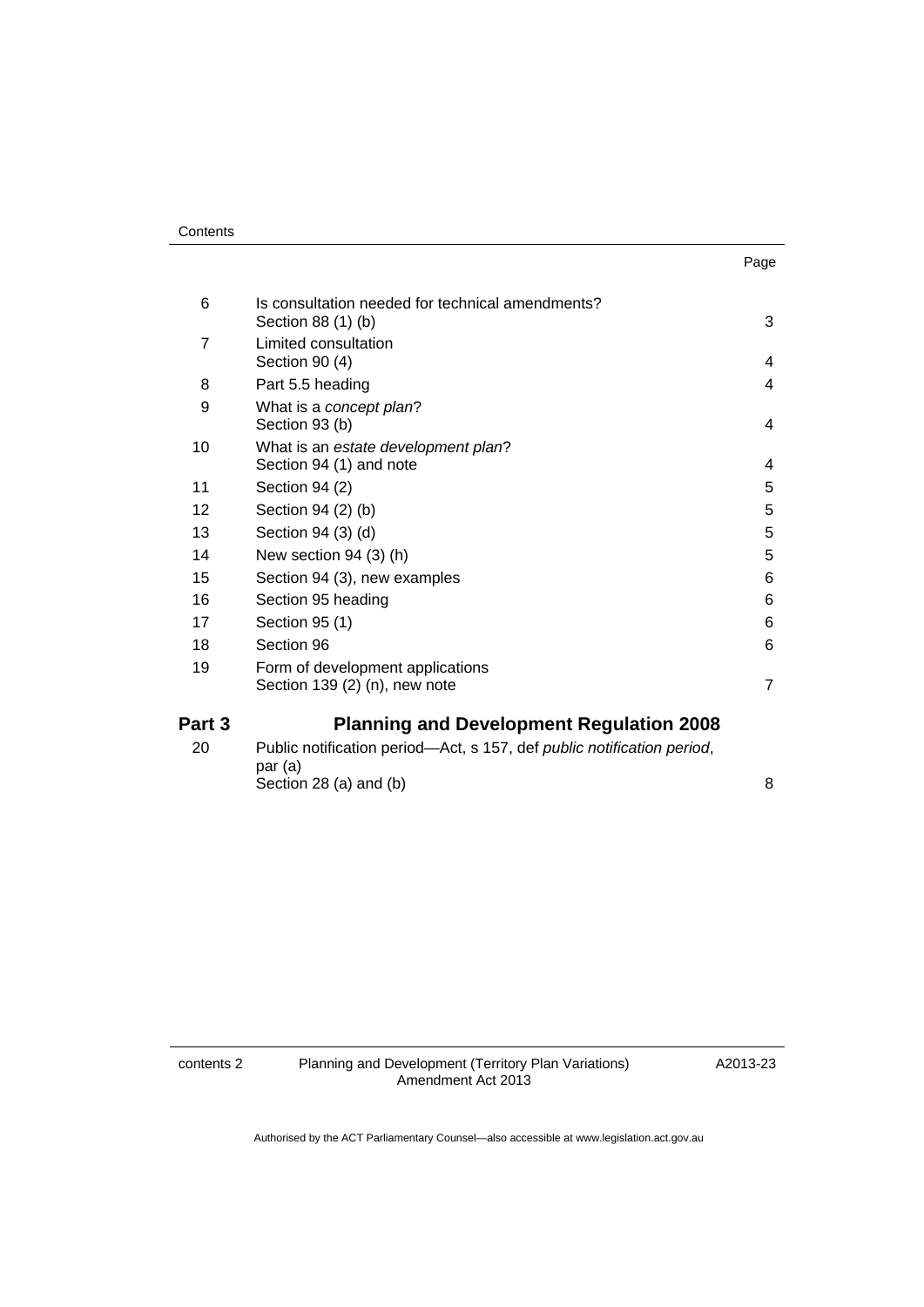

# **Planning and Development (Territory Plan Variations) Amendment Act 2013**

**A2013-23** 

l

An Act to amend the *[Planning and Development Act 2007](http://www.legislation.act.gov.au/a/2007-24)* and the *[Planning](http://www.legislation.act.gov.au/sl/2008-2)  [and Development Regulation 2008](http://www.legislation.act.gov.au/sl/2008-2)*

The Legislative Assembly for the Australian Capital Territory enacts as follows:

J2012-755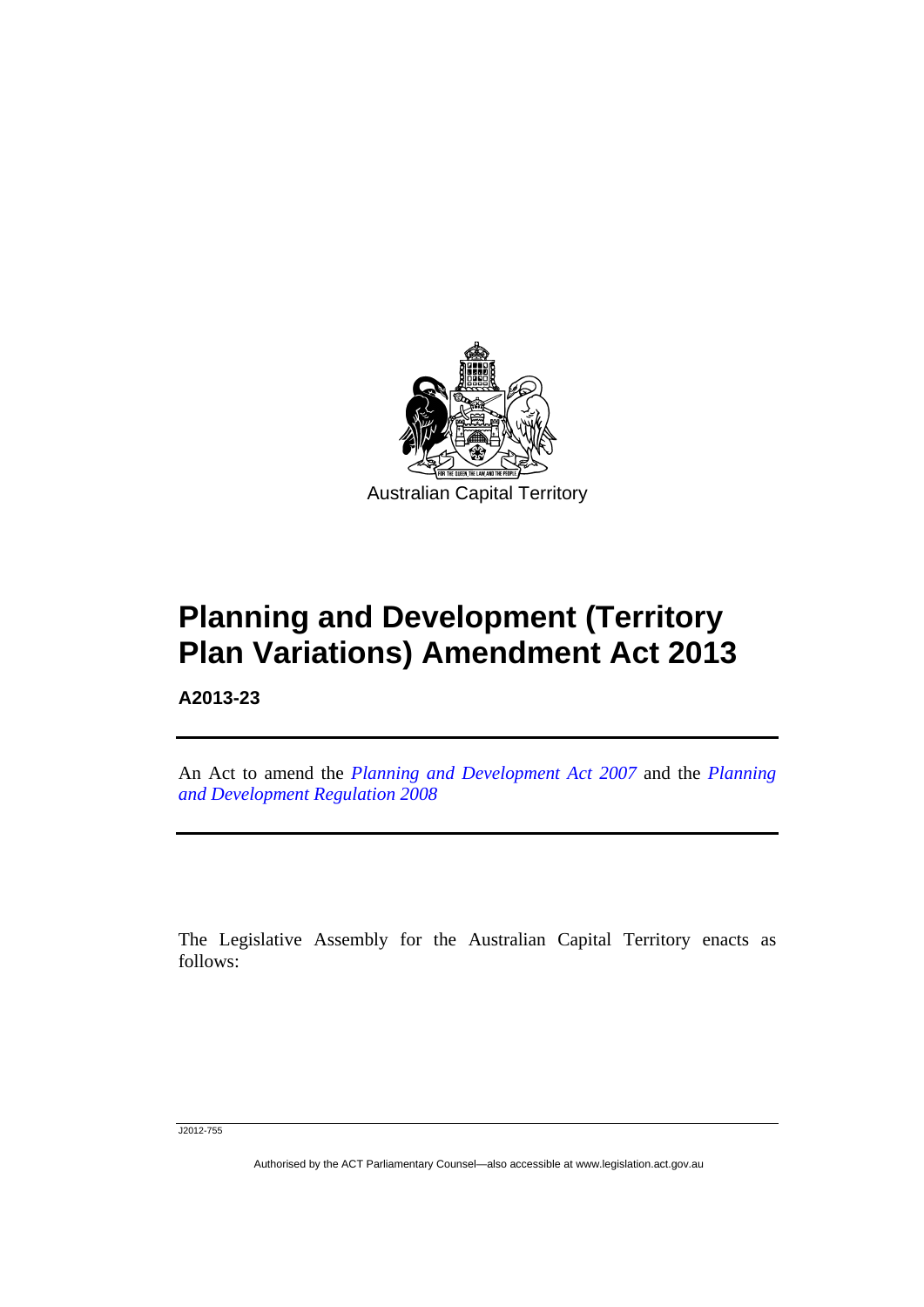#### Part 1 **Preliminary**

Section 1

# <span id="page-3-0"></span>**Part 1** Preliminary

# <span id="page-3-2"></span><span id="page-3-1"></span>**1 Name of Act**  This Act is the *Planning and Development (Territory Plan Variations) Amendment Act 2013*. **2 Commencement**  This Act commences on the day after its notification day. *Note* The naming and commencement provisions automatically commence on the notification day (see [Legislation Act,](http://www.legislation.act.gov.au/a/2001-14) s 75 (1)). **3 Legislation amended**

<span id="page-3-3"></span>This Act amends the *[Planning and Development Act 2007](http://www.legislation.act.gov.au/a/2007-24)* and the *[Planning and Development Regulation 2008](http://www.legislation.act.gov.au/sl/2008-2)*.

page 2 Planning and Development (Territory Plan Variations) Amendment Act 2013

A2013-23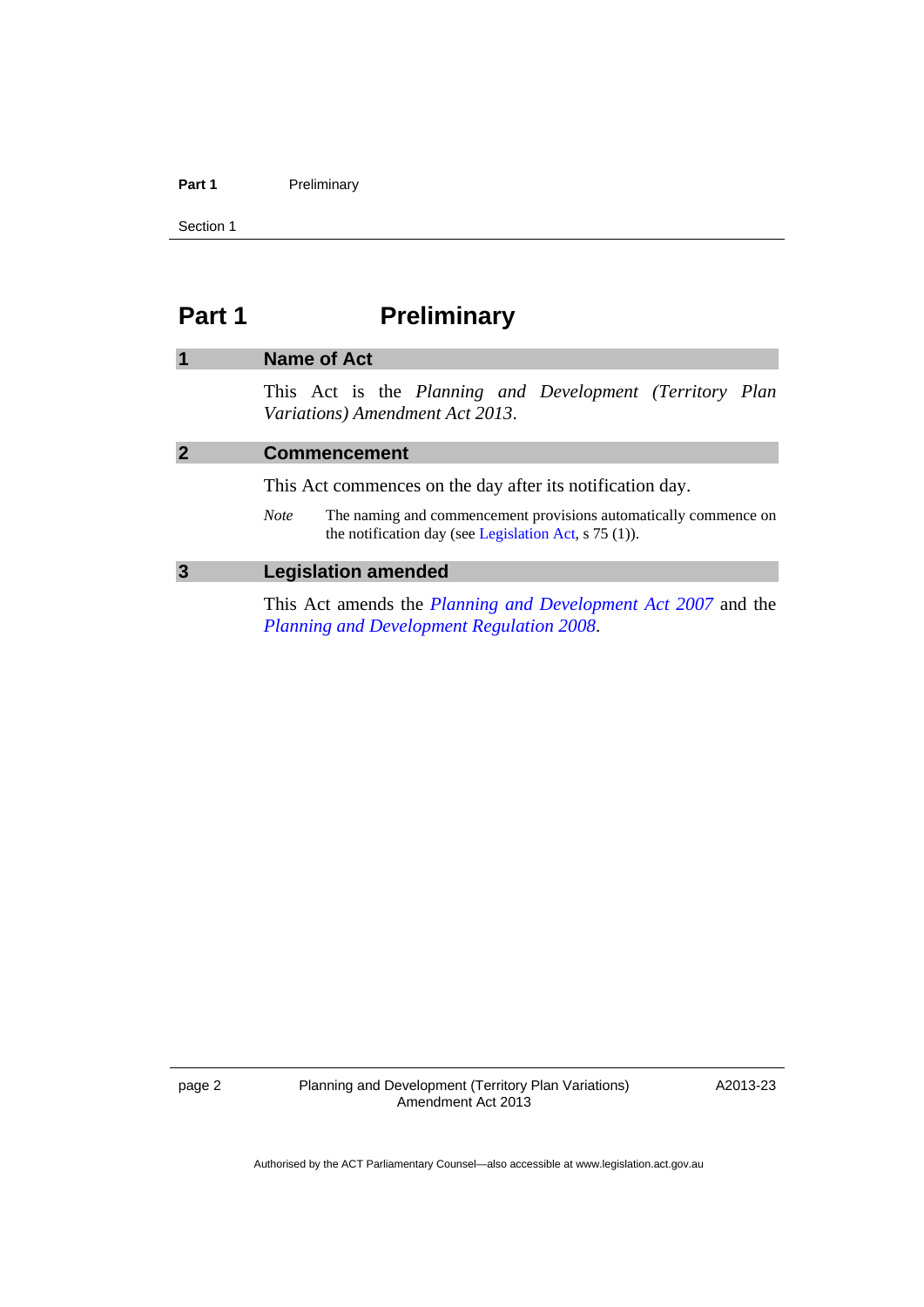# <span id="page-4-0"></span>**Part 2 Planning and Development Act 2007**

## <span id="page-4-1"></span>**4 Public consultation—notification Section 63 (1) (a)**

*omit* 

15 working days

*substitute* 

30 working days

### <span id="page-4-2"></span>**5 What are** *technical amendments* **of territory plan? Section 87 (c)**

*substitute* 

- (c) a variation in relation to a future urban area under section 95 (Technical amendments—future urban areas);
	- *Note* A variation to rezone land that is not in a future urban area is not a technical amendment.
- (ca) a variation in relation to an estate development plan under section 96 (Effect of approval of estate development plan);

## <span id="page-4-3"></span>**6 Is consultation needed for technical amendments? Section 88 (1) (b)**

*substitute* 

- (b) a variation in relation to a future urban area under section 95 (Technical amendments—future urban areas);
- (ba) a variation in relation to an estate development plan under section 96 (Effect of approval of estate development plan) if it incorporates an ongoing provision that was not included in the plan under section 94 (3) (h);

A2013-23

Planning and Development (Territory Plan Variations) Amendment Act 2013

page 3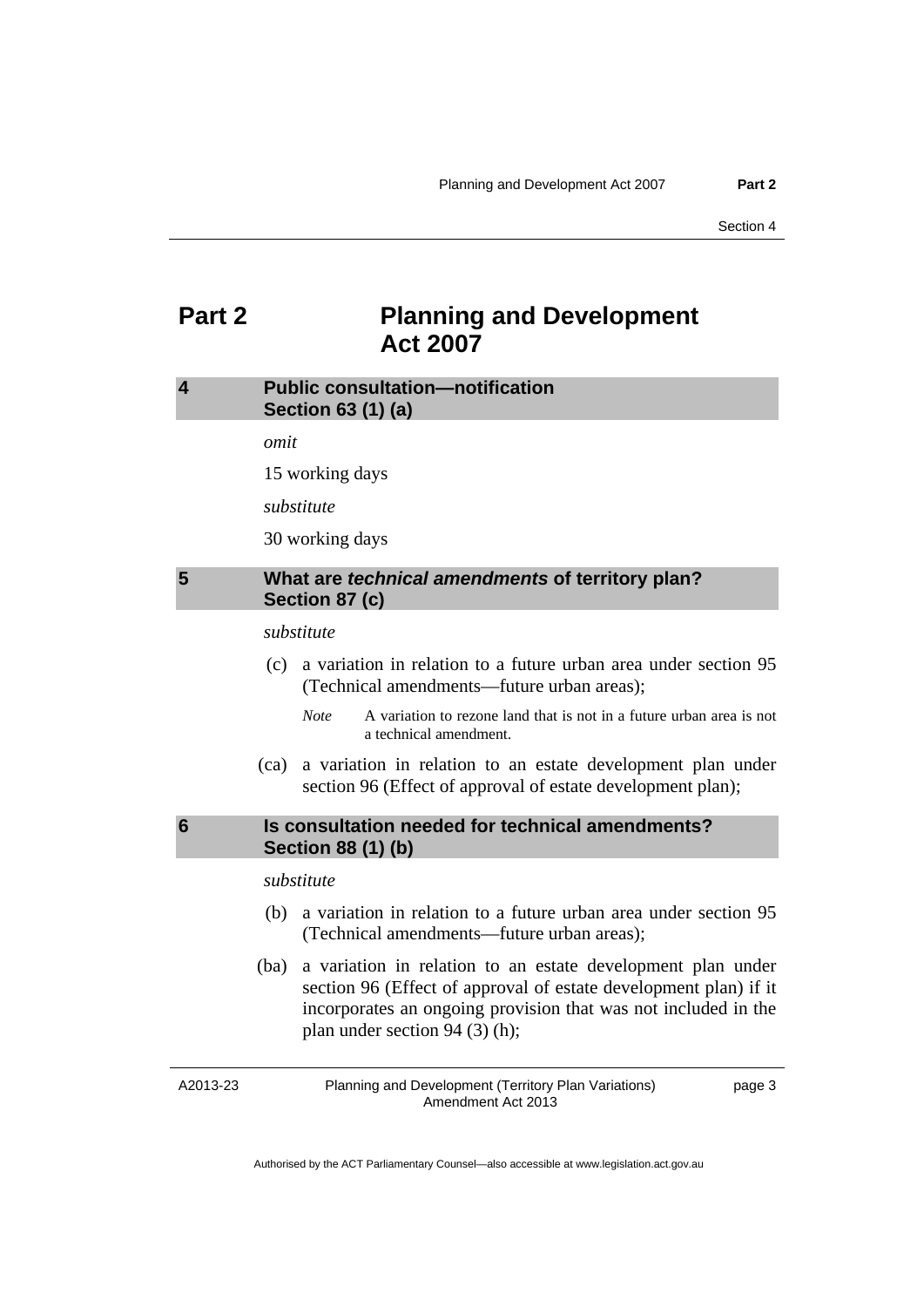Section 7

## <span id="page-5-0"></span>**7 Limited consultation Section 90 (4)**

*omit* 

15 working days

*substitute* 

20 working days

#### <span id="page-5-1"></span>**8 Part 5.5 heading**

*substitute* 

# **Part 5.5** Plan variations—structure and **concept plans, rezoning and estate development plans**

### <span id="page-5-2"></span>**9 What is a** *concept plan***? Section 93 (b)**

*substitute* 

(b) is a precinct code in the [territory plan](http://www.legislation.act.gov.au/ni/2008-27/default.asp) (see section 55  $(3)$ ) that guides the preparation and assessment of development in future urban areas to which the concept plan relates.

### <span id="page-5-3"></span>**10 What is an** *estate development plan***? Section 94 (1) and note**

### *substitute*

- (1) An *estate development plan*, for an estate, sets out the proposed development of the estate, and the creation of blocks in the estate, in a way that is consistent with—
	- (a) if the estate is in a future urban area—the concept plan for the area where the estate is; and

page 4 Planning and Development (Territory Plan Variations) Amendment Act 2013 A2013-23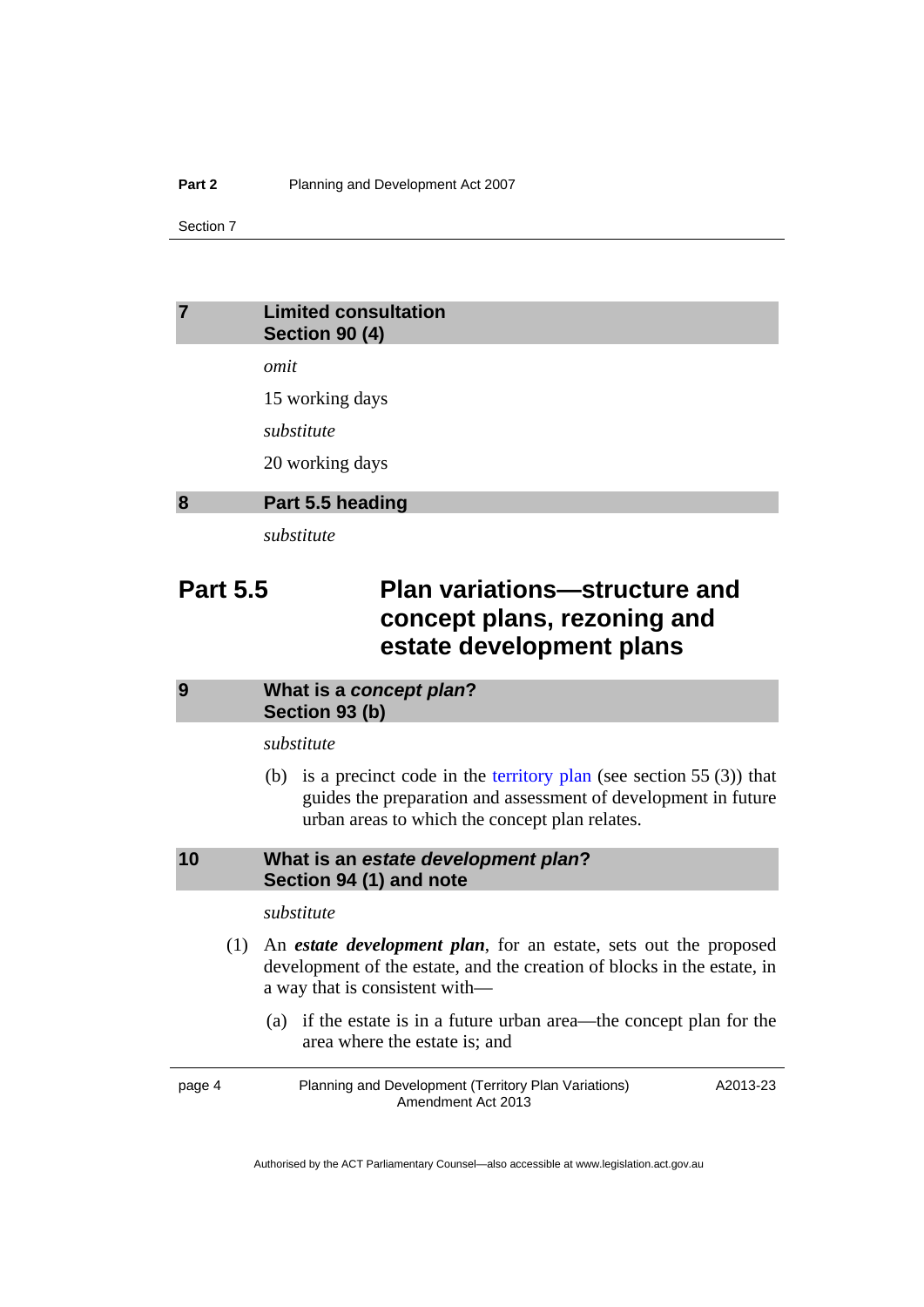- (b) any other code that applies to the estate.
- *Note* A development application for the development of an estate must be accompanied by an estate development plan (see s 139 (2) (n)).

<span id="page-6-1"></span><span id="page-6-0"></span>

| 11 | <b>Section 94 (2)</b>                                                                                                                            |  |
|----|--------------------------------------------------------------------------------------------------------------------------------------------------|--|
|    | omit                                                                                                                                             |  |
|    | contain                                                                                                                                          |  |
|    | substitute                                                                                                                                       |  |
|    | identify                                                                                                                                         |  |
| 12 | <b>Section 94 (2) (b)</b>                                                                                                                        |  |
|    | substitute                                                                                                                                       |  |
|    | if the estate is in a future urban area—the zones proposed for<br>(b)<br>the estate and any existing zones that are to continue to apply;<br>and |  |
|    | if the estate is not in a future urban area—the existing zones in<br>(c)<br>the estate.                                                          |  |

<span id="page-6-2"></span>

*omit* 

<span id="page-6-3"></span>

| 14 | New section $94(3)$ (h) |  |  |
|----|-------------------------|--|--|
|    |                         |  |  |

*before the example, insert* 

- (h) a provision that—
	- (i) is an existing rule or criteria in a code that is proposed to apply to particular blocks (an *ongoing provision*); and
	- (ii) is consistent with the [territory plan](http://www.legislation.act.gov.au/ni/2008-27/default.asp).

A2013-23

Planning and Development (Territory Plan Variations) Amendment Act 2013

page 5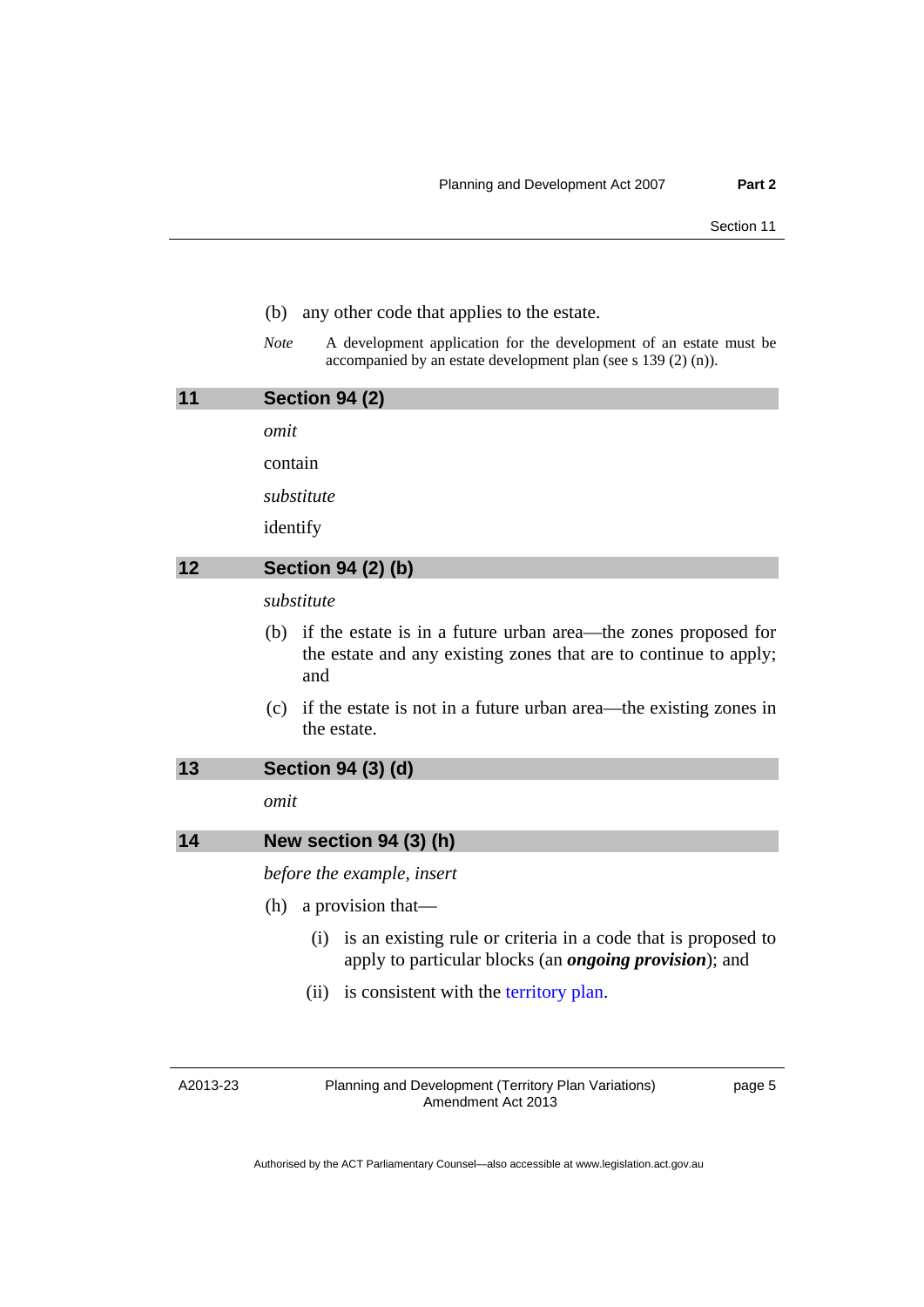#### **Part 2** Planning and Development Act 2007

Section 15

<span id="page-7-2"></span><span id="page-7-1"></span><span id="page-7-0"></span>

| 15 |     | Section 94 (3), new examples                                                                                                         |  |
|----|-----|--------------------------------------------------------------------------------------------------------------------------------------|--|
|    |     | insert                                                                                                                               |  |
|    |     | Examples for par (h)                                                                                                                 |  |
|    |     | a building requirement in relation to potential bushfire attack<br>1                                                                 |  |
|    |     | building envelopes<br>2                                                                                                              |  |
| 16 |     | <b>Section 95 heading</b>                                                                                                            |  |
|    |     | substitute                                                                                                                           |  |
| 95 |     | Technical amendments—future urban areas                                                                                              |  |
| 17 |     | <b>Section 95 (1)</b>                                                                                                                |  |
|    |     | omit                                                                                                                                 |  |
|    |     | unless the rezoning                                                                                                                  |  |
|    |     | substitute                                                                                                                           |  |
|    |     | , and establish or vary a precinct code in relation to the land, unless                                                              |  |
|    |     | the variation                                                                                                                        |  |
| 18 |     | <b>Section 96</b>                                                                                                                    |  |
|    |     | substitute                                                                                                                           |  |
| 96 |     | Effect of approval of estate development plan                                                                                        |  |
|    |     |                                                                                                                                      |  |
|    | (1) | This section applies to an area dealt with by an estate development<br>plan if the plan is approved under a development application. |  |
|    |     |                                                                                                                                      |  |

<span id="page-7-3"></span>*Note* A development application is approved under s 162 (Deciding development applications).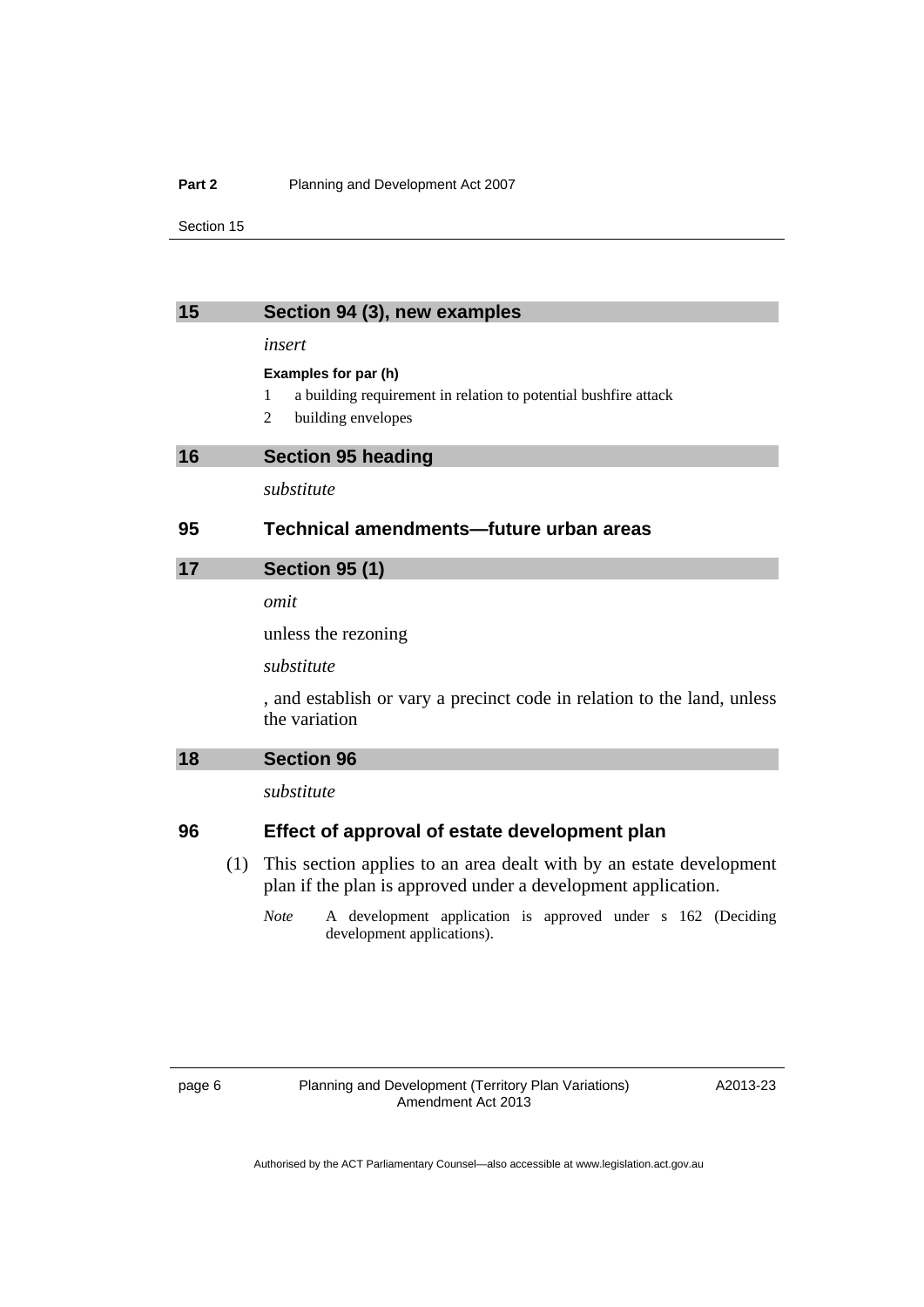- (2) The planning and land authority must, within a reasonable time after the approval of the estate development plan, vary the [territory plan](http://www.legislation.act.gov.au/ni/2008-27/default.asp) under section 89 (Making technical amendments) to—
	- (a) if the land is in a future urban area—identify the zones that will apply to the land, consistent with the estate development plan; and
	- (b) incorporate any ongoing provision that—
		- (i) was included in the estate development plan under section 94 $(3)$  (h); and
		- (ii) the planning and land authority determined should be incorporated in the [territory plan;](http://www.legislation.act.gov.au/ni/2008-27/default.asp) and
	- (c) incorporate any ongoing provision that—
		- (i) was not included in the estate development plan under section 94 $(3)$  (h); and
		- (ii) is consistent with the [territory plan;](http://www.legislation.act.gov.au/ni/2008-27/default.asp) and
		- (iii) the planning and land authority determined should be incorporated in the [territory plan.](http://www.legislation.act.gov.au/ni/2008-27/default.asp)
- (3) A variation of the [territory plan](http://www.legislation.act.gov.au/ni/2008-27/default.asp) under subsection (2) has the effect that, if the land dealt with by the estate development plan is in a future urban area, the land ceases to be in a future urban area.
- (4) In this section:

*ongoing provision*—see section 94 (3) (h).

### <span id="page-8-0"></span>**19 Form of development applications Section 139 (2) (n), new note**

*before note 1, insert* 

*Note 1A* For par (n), matters that must or may be included in an estate development plan are set out in s 94.

A2013-23

Planning and Development (Territory Plan Variations) Amendment Act 2013

page 7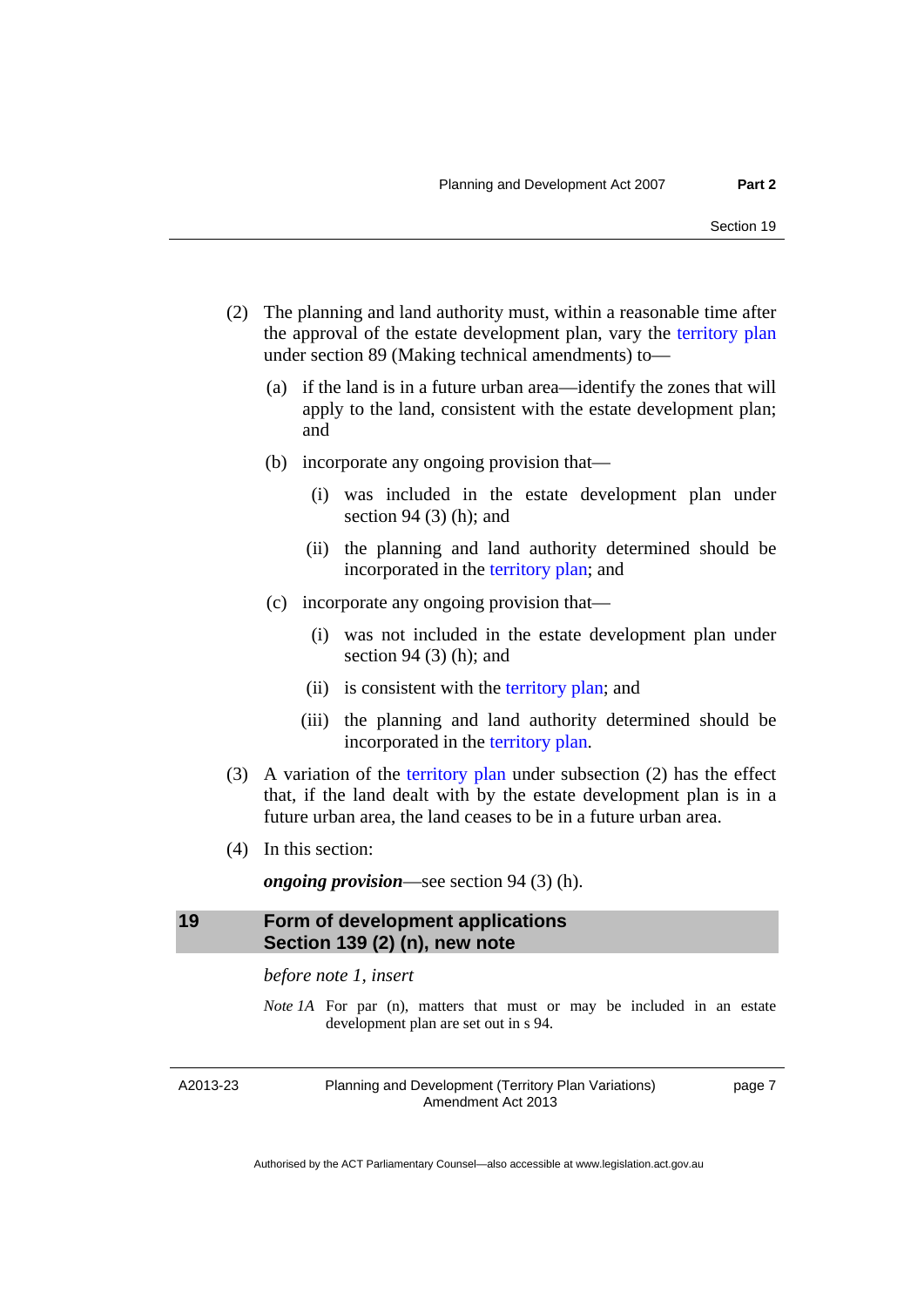Section 20

# <span id="page-9-0"></span>**Part 3 Planning and Development Regulation 2008**

# <span id="page-9-1"></span>**20 Public notification period—Act, s 157, def** *public notification period***, par (a) Section 28 (a) and (b)**

*substitute* 

- (a) for a development application notified in accordance with the [Act](http://www.legislation.act.gov.au/a/2007-24/default.asp), section 152 (1) (a)—
	- (i) if the development application is for an estate development plan that has an ongoing provision included in the plan under the [Act,](http://www.legislation.act.gov.au/a/2007-24/default.asp) section 94 (3) (h)—20 working days; and
	- (ii) in any other case—10 working days;
- (b) for a development application notified in accordance with the [Act](http://www.legislation.act.gov.au/a/2007-24/default.asp), section 152 (1) (b)—
	- (i) if the development application is for an estate development plan that has an ongoing provision included in the plan under the [Act,](http://www.legislation.act.gov.au/a/2007-24/default.asp) section 94 (3) (h)—20 working days; and
	- (ii) in any other case—15 working days.

A2013-23